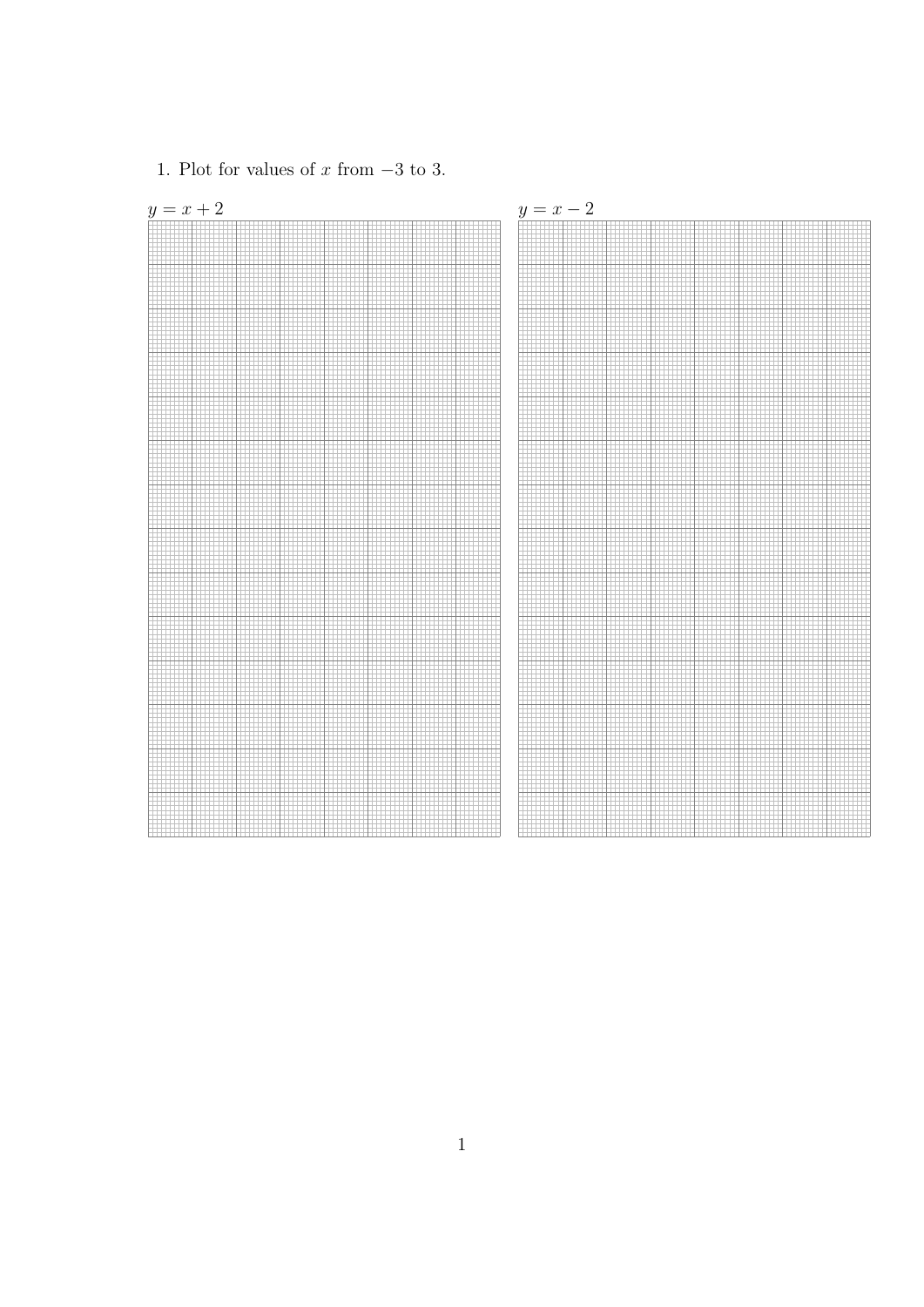

## 2. Plot for values of x from  $-3$  to 3.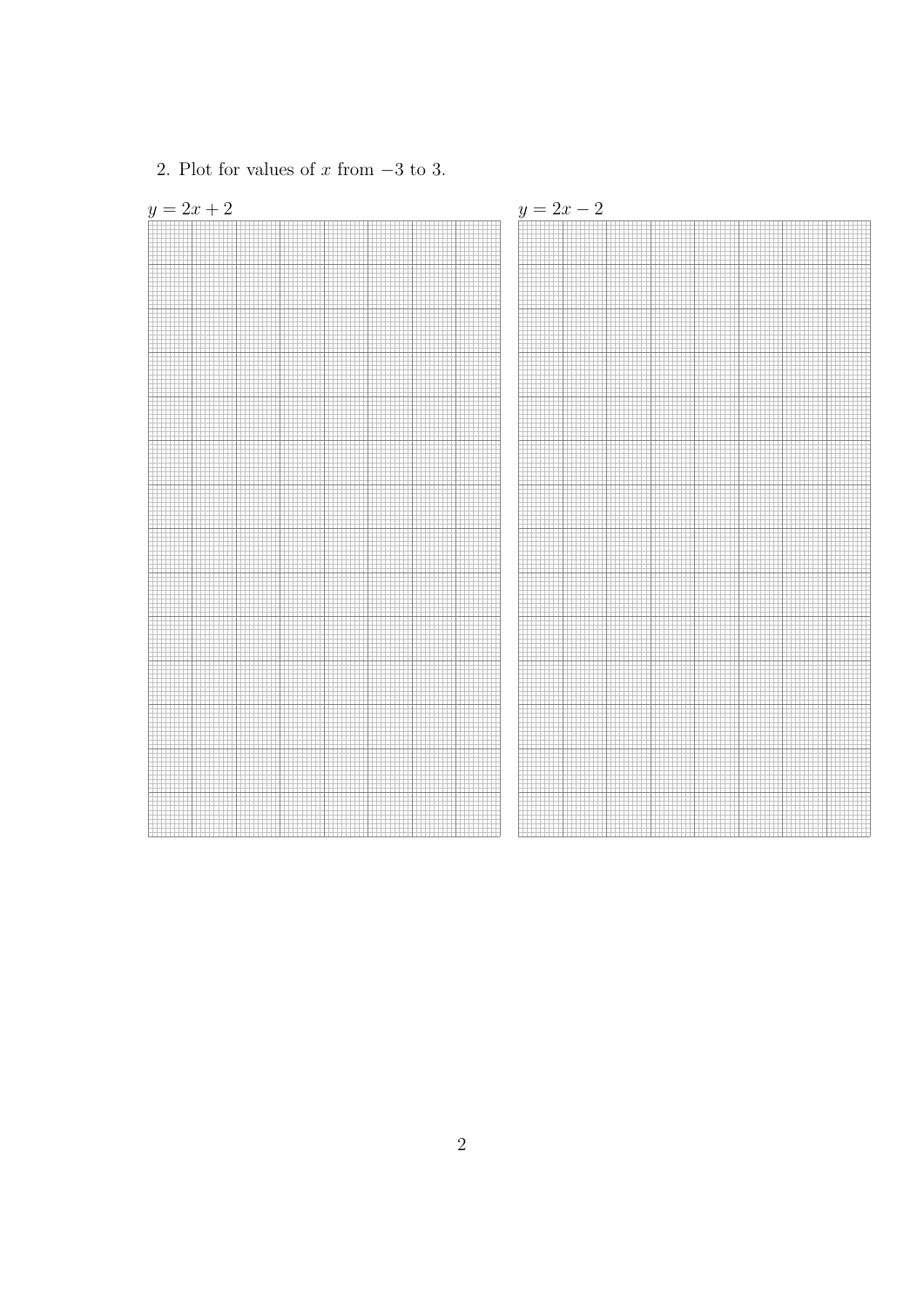

3. Plot for values of x from  $-3$  to 3.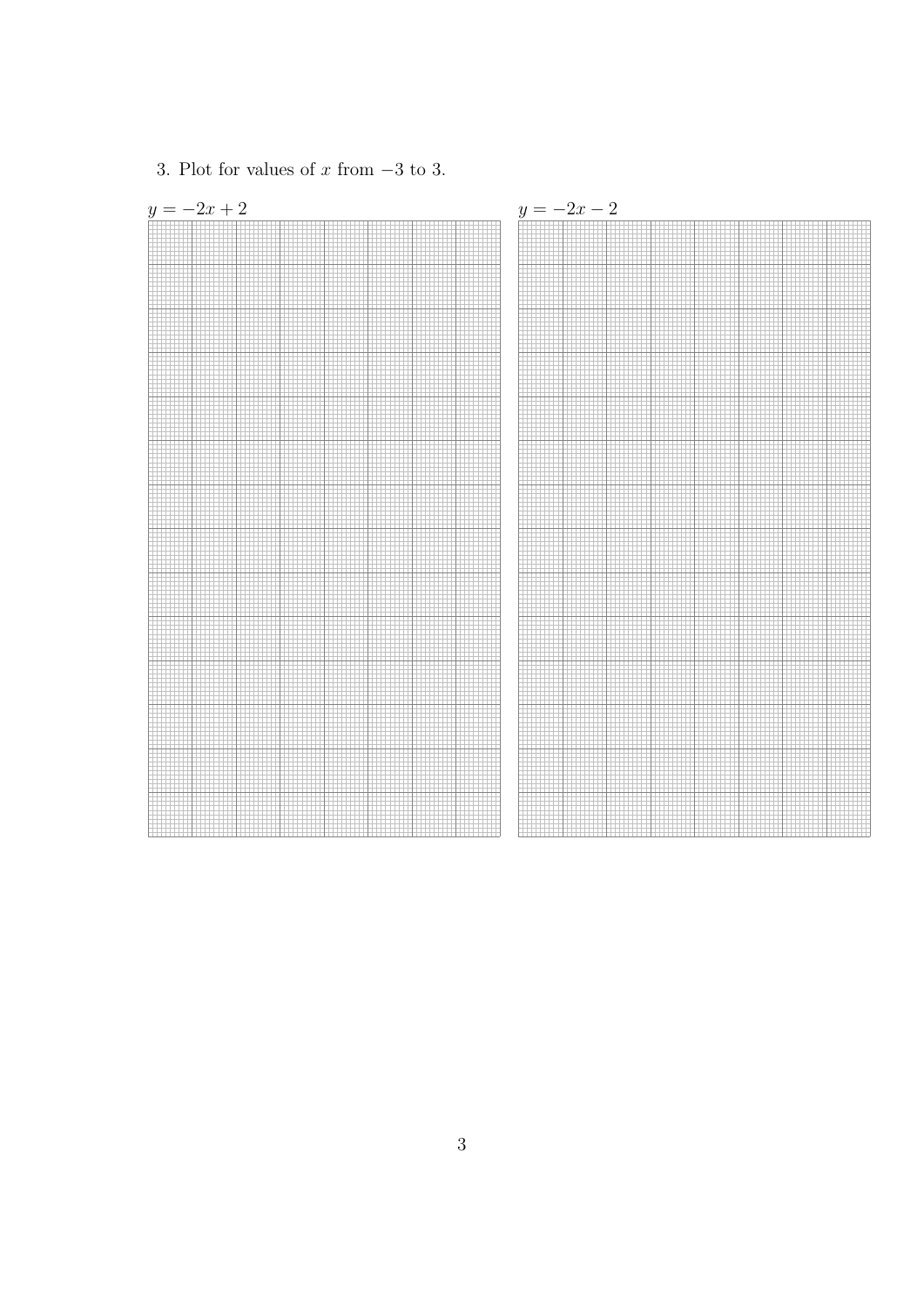

4. Plot for values of x from  $-30$  to 30.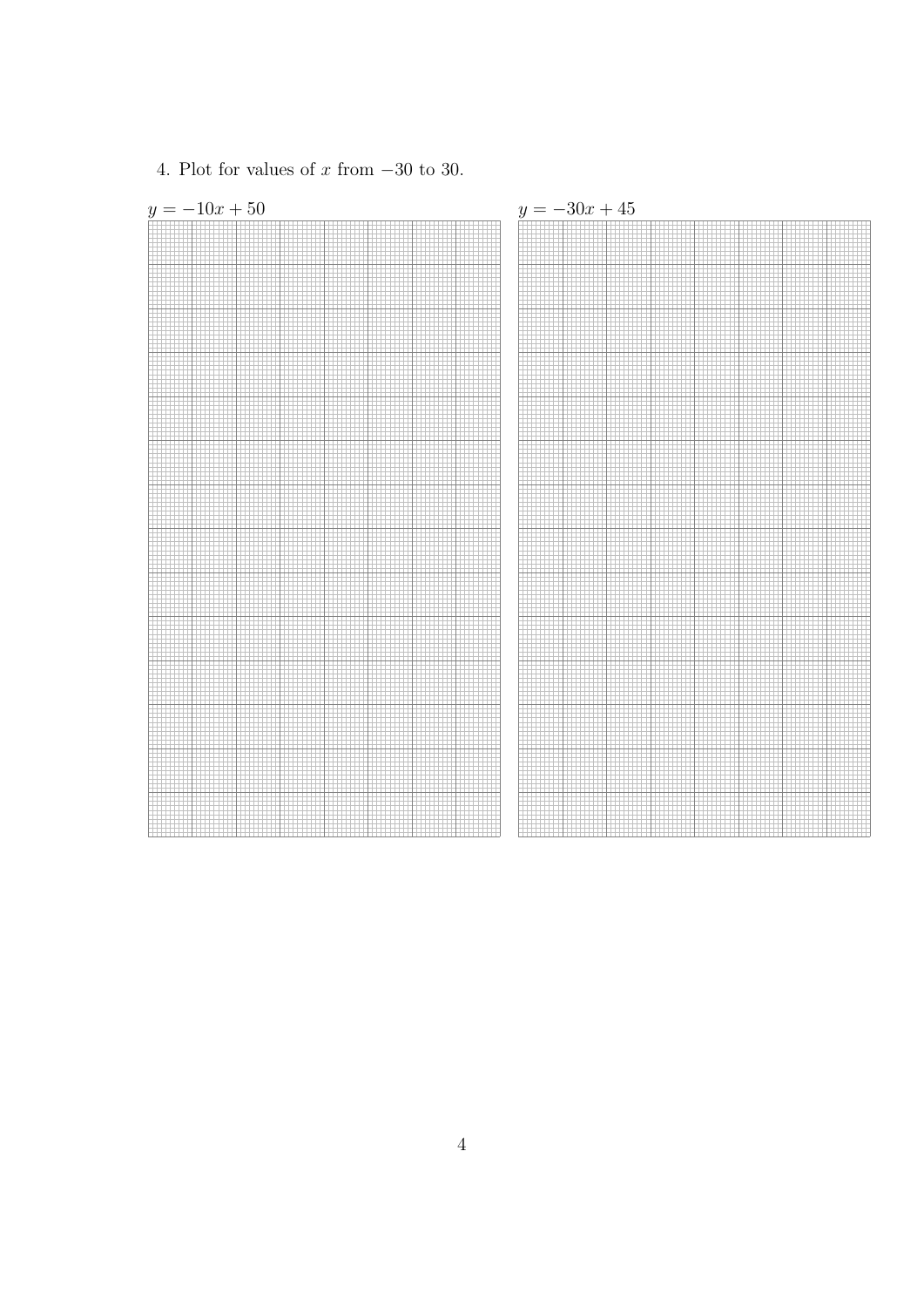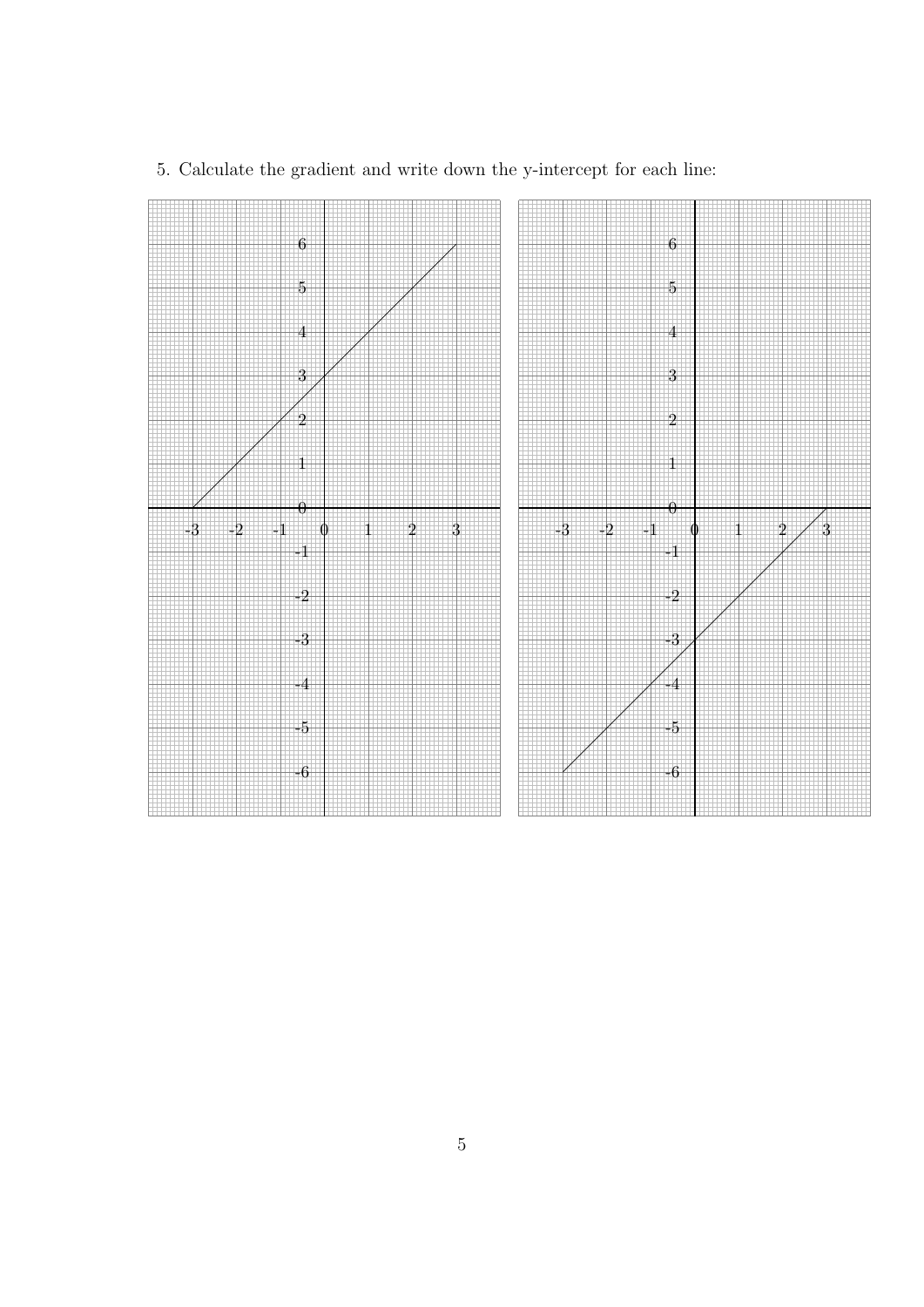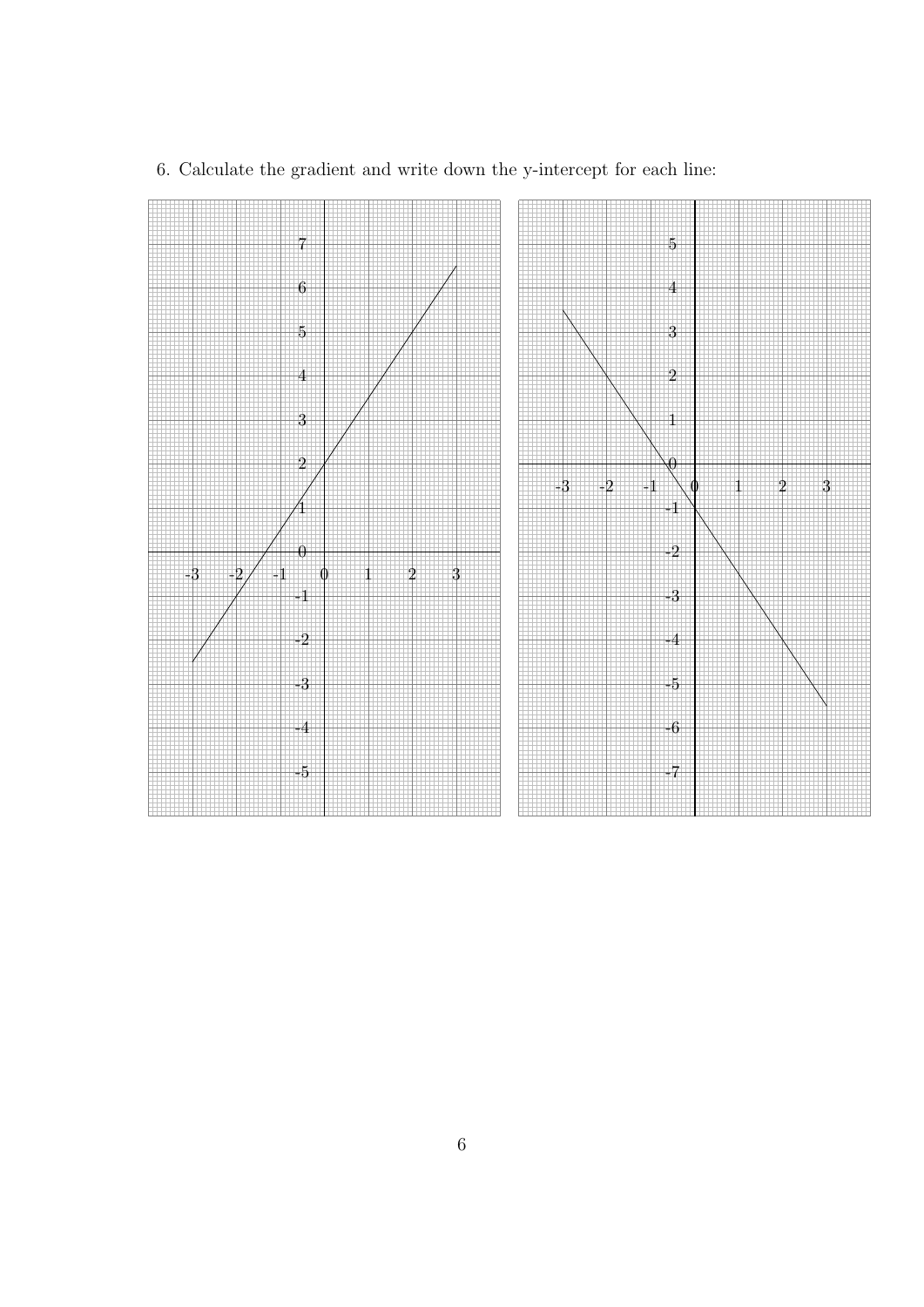